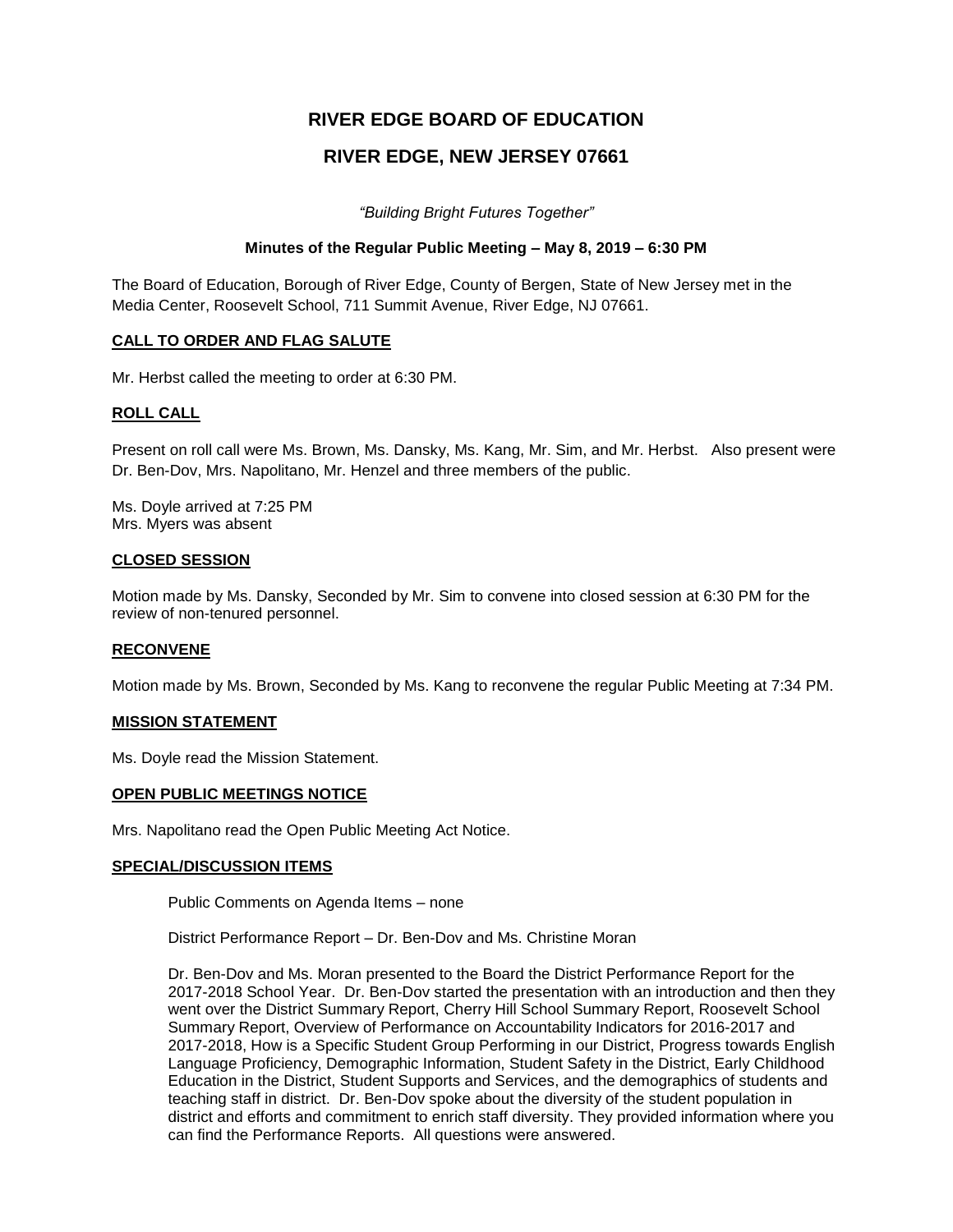#### **SUPERINTENDENT**

Dr. Ben-Dov reported on the following:

- This is Teacher Appreciation Week. Dr. Ben-Dov wants to express her gratitude on behalf of the River Edge community to the entire staff. She greatly appreciates what everyone does for the River Edge students. The PTO's, Administrators, and students are showing their gratitude to the staff in different ways. She thanked everyone, teachers and support staff, for all they do.
- New Jersey Student Learning Assessments (NJSLA) are ongoing at this time. Assessments for grades 3 and 4 were completed last week and grades 5 and 6 are taking place this week. All is going well, with a few minor technological issues. There was a total of five refusals for the testing, which is reduced from previous years.
- All non-tenured personnel will receive there renewal letters this week
- Interviews and demo lessons are taking place every day for positions for the 2019-2020 school year. We received approximately 125 resumes for the Assistant Principal position. Dr. Ben-Dov has set up 12 interviews and will then narrow down to bring four back for a second interview with a group. She will bring two candidates to the board.
- There was a Poetry Contest Awards Night on the evening of April 30<sup>th</sup> at the River Edge Public Library. Dr. Ben-Dov commended the Library for doing this for a third year in a row. Janet Wong, our Author-in-Residence was also part of the program. We had many winners, three winners in each grade level from grades 2-6, and their names will be published in the River Edge digital newsletter. She thanked the administrators and the librarians for attending and for encouraging poetry writing.
- The County Administration suggested Superintendents report to the board members on goal achievements. Dr. Ben-Dov wanted to do this and shared District goal number 5, the Cohesive Goal. She stated we have done a lot in the past eight years to make the schools more cohesive. This school year we have formalized more cohesion in the following areas: safety protocols and procedures, revision of field days, school schedules, parent visitations, sixth grade events, PTO activities, and various school wide activities. She will share the full write up with the Board tomorrow.
- Dr. Ben-Dov reported on our First Class communications. She stated that due to ongoing difficulties with it, we are looking into possibly changing it. The team is looking into the pros and cons of switching. A decision should be made over the summer.
- Social Emotional Functioning will be a goal for next school year. We are starting with the suggestions from the Student Board Meeting from April  $10^{th}$ . The Principals shared, at their staff meetings, protocols that Ms. Moran and the Pupil Assistant Counselors worked on with a box that students will be able to tell us what is on their minds. There was a good Climate Meeting yesterday and it was reported that the teachers seemed happy and willing to do this. This will begin on Monday, May 13<sup>th</sup>. The suggestion to have students who are closer to their age speak to them about the dangers of social media will be implemented soon. The Principals will set up smaller assemblies and the River Dell students will talk to them.
- As part of our social emotional programming we are looking into Responsive Classroom Training. The Principals and some teachers will be trained during the summer. We will bring someone in for a full day to do training for grades K-2 teachers in September.
- Dr. Ben-Dov and Ms. Moran believe that more needs to happen with the upper grades and would like to participate in the Social Emotional Cohort to discuss and review programs with district leaders from across the country.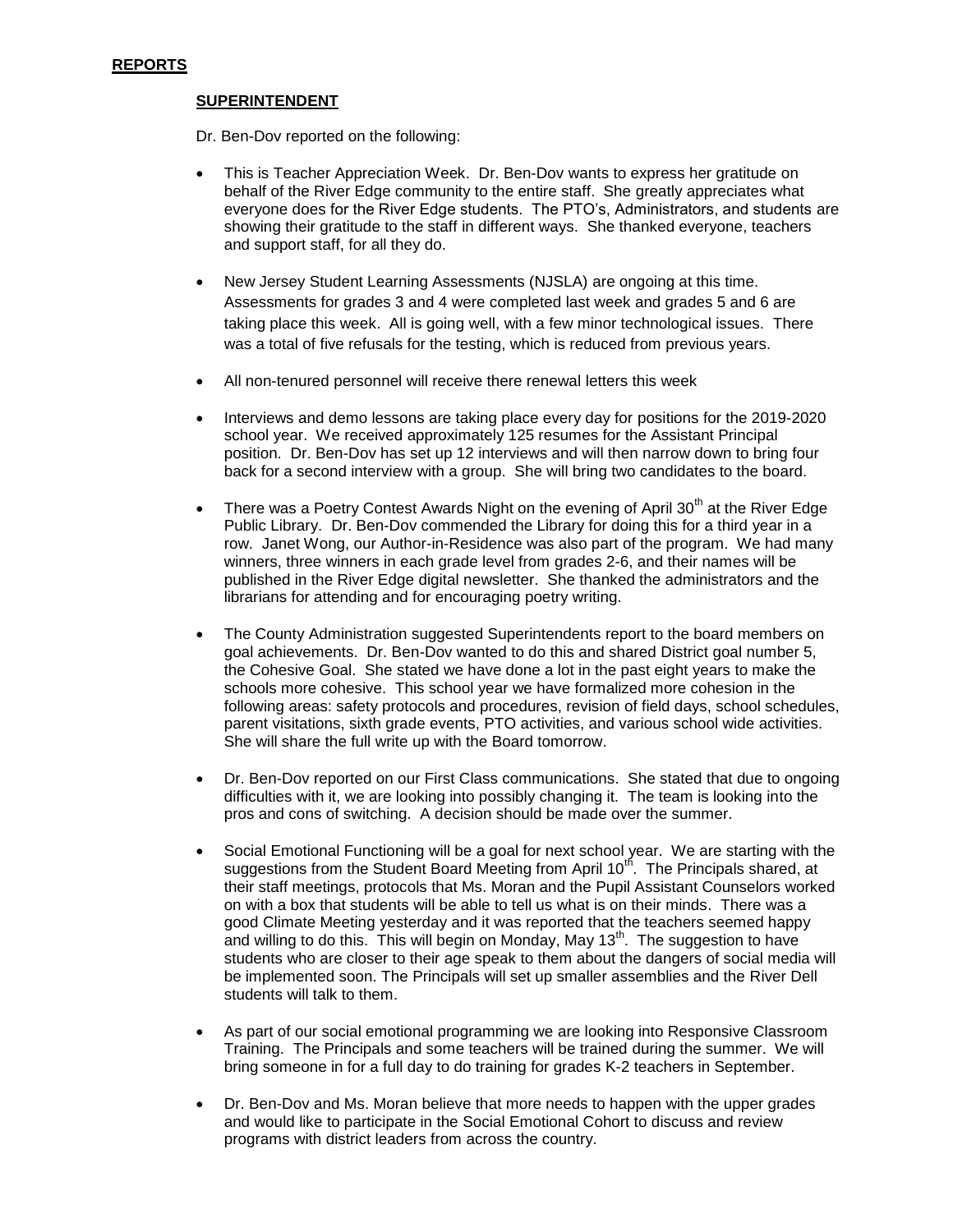## **PRINCIPAL**

Mr. Henzel reported on the following:

- Tomorrow will be the second to last day of NJSLA testing for grades 5 and 6. Grades 3 and 4 are complete and the last make-ups for 3 and 4 were completed today. Testing will continue next week with make-ups and fifth grade science testing.
- The second grade put on their second annual State Fair. Students were separated by region in the New Gym. Students conducted research, presented materials, and dressed up in something related to their state. They gave a speech about their states. It was well attended by parents.
- Ms. Attardi did an amazing job at the art show. There were at least two pieces of artwork by each student in the schools. The show was well attended.
- Teacher appreciation is this week. A huge thank you to the PTO for their amazing lunch on Monday. Mr. Henzel will be continuing his tradition of providing something for the staff with a Chick-Fil-A day on Friday.

### **BOARD SECRETARY**

Mrs. Napolitano reported on the following:

 Mrs. Napolitano and Dr. Ben-Dov have met with the new Borough Administrator Raymond Poerio. Some work has been done on the field at Roosevelt School and we have had on-going discussions about the fields which will be discussed in closed session.

### **PRESIDENT**

Mr. Herbst reported on the following:

 Mr. Herbst attended the NJSBA County Association Leadership Meeting this past weekend. They had great sessions and found it very informative. One thing he learned about was documenting Committee Meetings. He passed around a report of board committee's sheet that he received during the workshop. He suggested we write out reports for our Committee Meetings.

### **COMMITTEES**

- Ms. Brown spoke about the Curriculum and Instruction Committee Meeting that took place on April 29<sup>th</sup>. They spoke about the New Jersey Tiered System of Supports, and the National Cohort for Social and Emotional Learning that Ms. Moran attended.
- Ms. Dansky spoke about the Finance and Facilities Committee Meeting that took place on April 29th. They spoke about security upgrades, the HVAC at Roosevelt School, the Pre-Construction Meeting, updates on the Cherry Hill School Library classroom Project, the After School Program financial arrangements that are still outstanding, and the fields.
- Mr. Sim spoke about the Personnel and Management Committee Meeting that took place on April 29th. They spoke about Summer School and several contractual matters.

### **MOTIONS TO BE ACTED UPON**

### **A**. **ADMINISTRATION/POLICY**

**1**. That the Board of Education approve the Minutes and Confidential Minutes of April 24, 2019.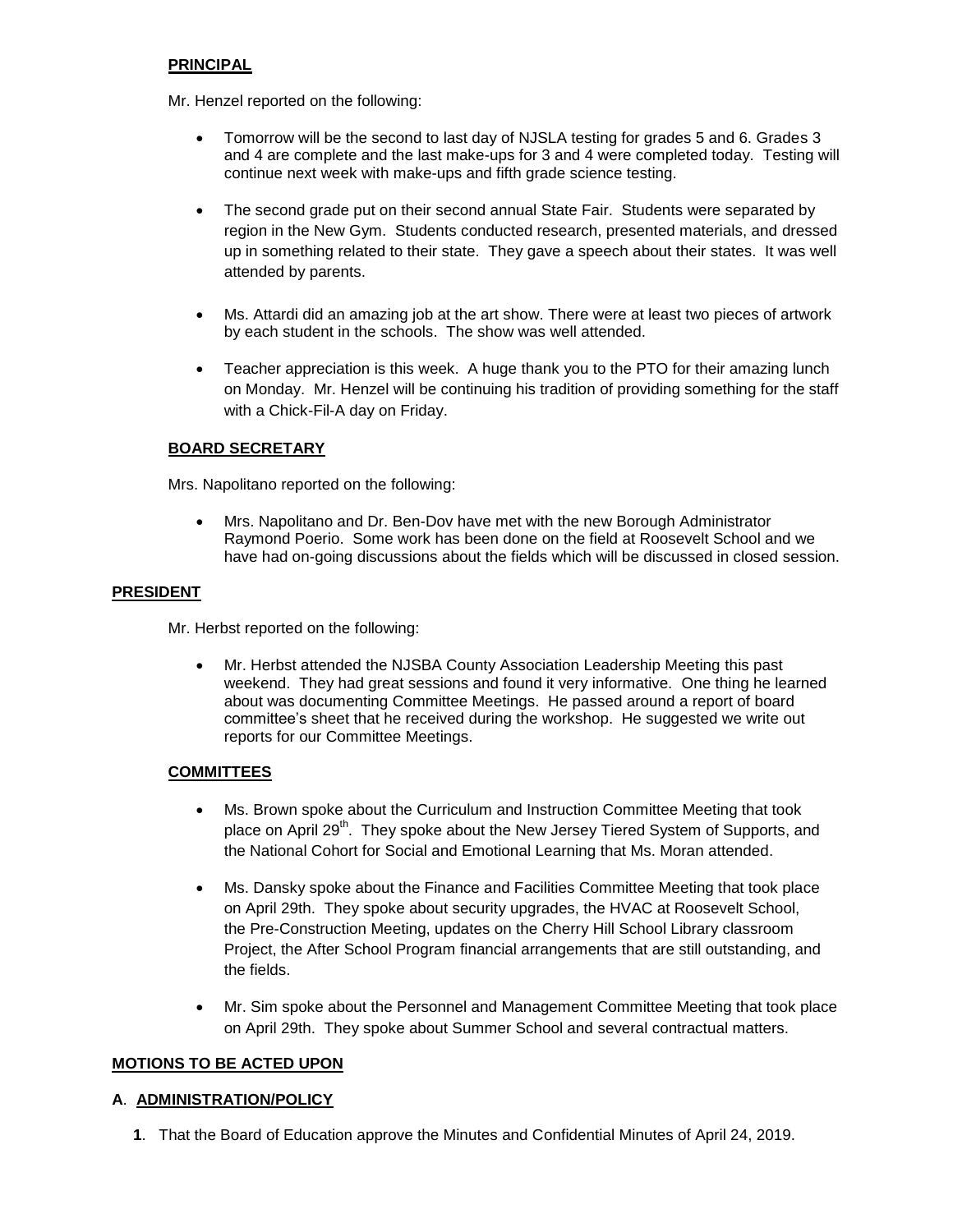Motion by Ms. Brown Seconded by Ms. Doyle

Ayes: Ms. Brown, Ms. Dansky, Ms. Doyle, Ms. Kang, Mr. Sim, Mr. Herbst Nays: None

- **2**. That the Board of Education approve the staff development and travel as per the schedules for May 2019 including relevant mileage reimbursement.
- **3**. That the Board of Education approve the completion of the following emergency drills:

| <b>School</b>      | <b>Dates</b>                                                 |
|--------------------|--------------------------------------------------------------|
| Cherry Hill School | April 8, 2019 Fire Drill<br>April 26, 2019 Shelter in Place  |
| Roosevelt School   | April 22, 2019 Fire Drill<br>April 29, 2019 Shelter in Place |

- **4**. That the Board of Education approve Sheli Dansky to attend the NJSBA Special Education Symposium on May 13, 2019, West Windsor, NJ.
- **5**. That the Board of Education affirm the HIB report (1) previously reported at the April 24, 2019 Board Meeting.

Motion by Ms. Doyle Seconded by Ms. Kang

Ayes: Ms. Brown, Ms. Dansky, Ms. Doyle, Ms. Kang, Mr. Sim, Mr. Herbst Nays: None

**6**. That the Board of Education affirm the HIB report (2) previously reported at the April 24, 2019 Board Meeting.

Motion by Ms. Kang Seconded by Ms. Dansky

Ayes: Ms. Brown, Ms. Dansky, Ms. Doyle, Ms. Kang, Mr. Sim, Mr. Herbst Nays: None

#### B. **CURRICULUM/EDUCATION** – None

#### C. **BUILDINGS & GROUNDS** - None

D. **FINANCE/GRANTS/GIFTS** - None

### E. **PERSONNEL**

- **1**. That the Board of Education, with the recommendation of the Superintendent approve Lily Seraydarian, to participate in a Montclair High School sponsored Career Internship Program consisting of 20 hours per week to commence on May 20, 2019 through June 20, 2019.
- **2**. That the Board of Education, with the recommendation of the Superintendent approve Kelsie Ziegler, college student, to observe a certified speech-language pathologist for a maximum of 25 hours to commence on or about May 15, 2019 through June 20, 2019.